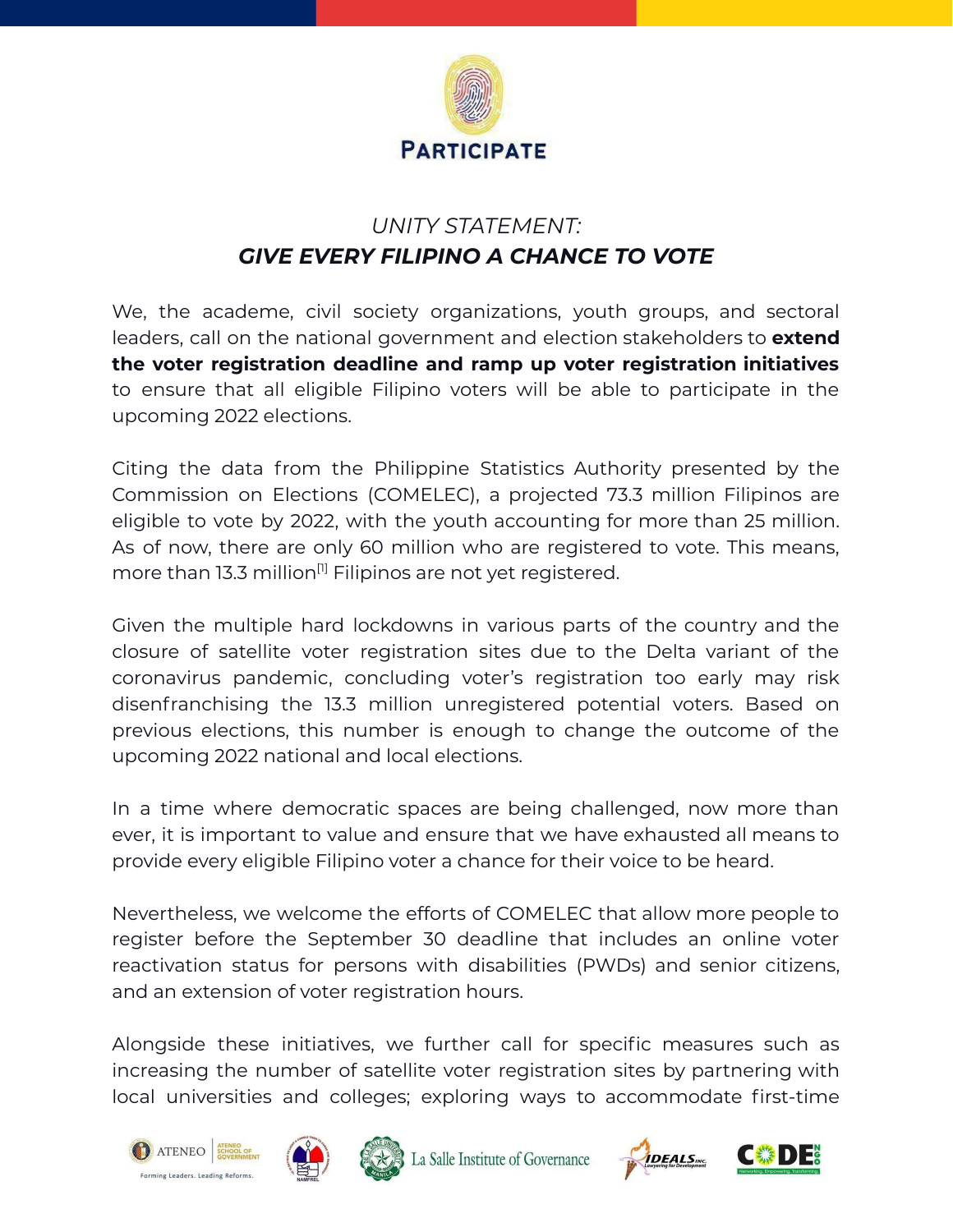

voters especially non-working and out-of-school youth; and adopting a multi-stakeholder approach in developing and implementing voter registration campaigns.

Sustainability and resiliency are two complementing concepts that strengthen the foundation of healthier and more inclusive societies. As the 2022 Philippine national elections draw near, we should call on the government and all other electoral stakeholders to infuse resilience into sustainability in our democratic processes for them to work.

The concepts of resiliency and sustainability, when done in practice, will result in the Filipino people not only being able to feel that they are encouraged to politically participate but also are empowered to make informed choices for our country.

*[1] Source: Proposed Senate Resolution Urging the COMELEC to Extend the Deadline for Voter Registration from September 30, 2021 to October 31, 2021 to Prevent Voter Disenfranchisement Brought About by the COVID-19 Pandemic*







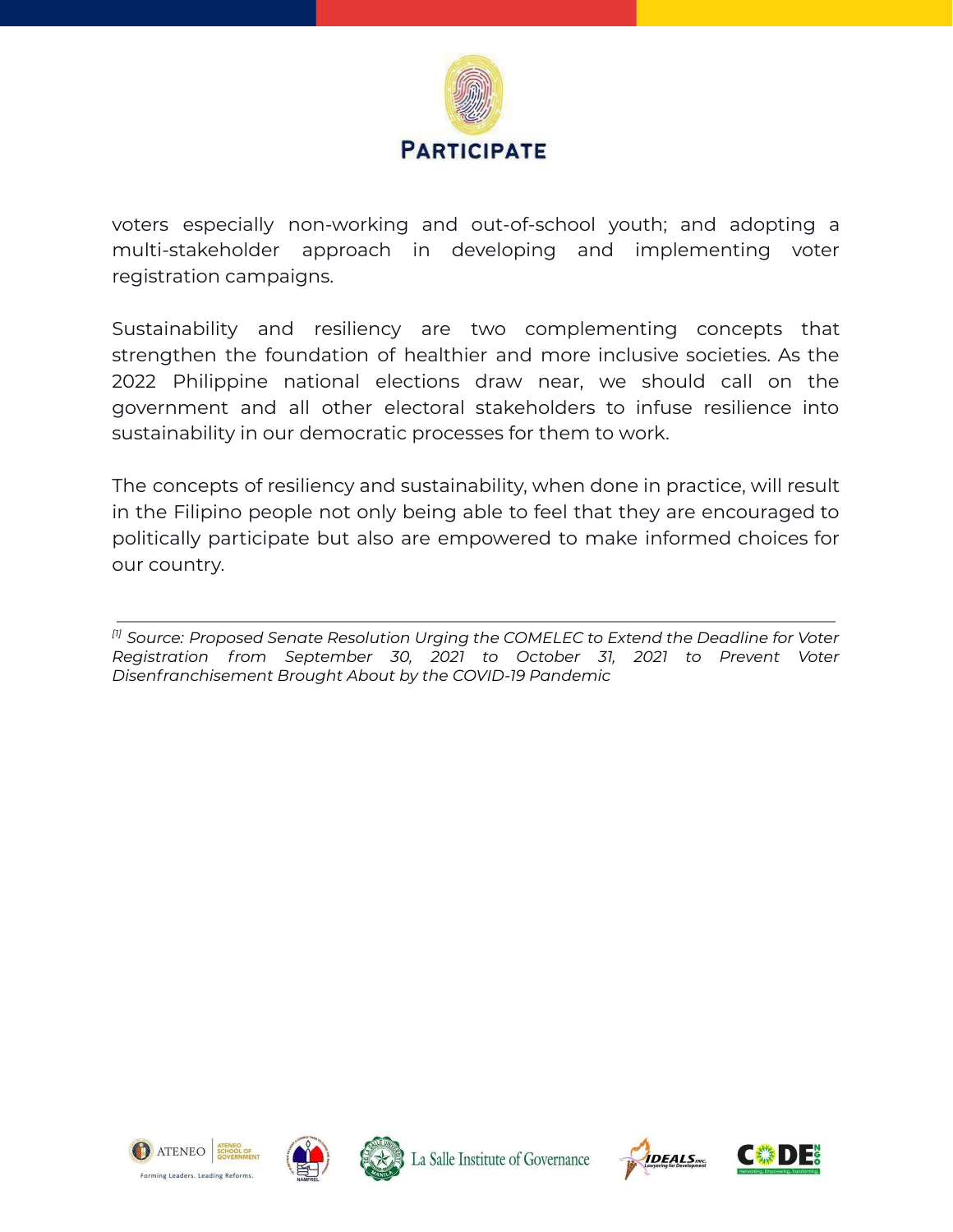

## *UNITY STATEMENT: GIVE EVERY FILIPINO A CHANCE TO VOTE*

## **LIST OF SIGNATORIES**

- 1. Ateneo School of Government (ASOG)
- 2. La Salle Institute of Governance (LSIG)
- 3. National Citizens' Movement for Free Elections (NAMFREL)
- 4. Caucus of Development NGO Networks Inc. (CODE-NGO)
- 5. Initiatives for Dialogue and Empowerment through Alternative Legal Services Inc. (IDEALS)
- 6. Action Bridges Aspiration Trainings Inc. Maluso Branch
- 7. Active Moro Alliance For Development
- 8. Active Vista Center, Inc.
- 9. Active Young Saver Society
- 10. Adlawan SK Youth
- 11. Advocates and Leaders for Action and Awareness (ADLAAW)
- 12. AIESEC in the Philippines
- 13. Aktibong Kabataan ng Dampalit (AKDA)
- 14. Al-barka Youth Serving Association
- 15. Al-Fauj Al-Imanie Philippines
- 16. Alamin Abdullah MALIGA
- 17. Aljalis Assalih Inc. (The Good Companion) -Pagadian City Chapter
- 18. Alliance of Magnanimous Youth Leaders Inc. (AMYL) Cotabato City
- 19. Alliance of Magnanimous Youth Leaders, Inc. (AMYL) Datu Anggal Midtimbang
- 20. Alliance Youth Philippines
- 21. Alpha Kappa Rho International Humanitarian Service Fraternity and Sorority Inc. - Maimbung Chapter
- 22. Alpha Phi Omega Lambda Nu Chapter
- 23. Alyansa ng Kabataang Mindanao para sa Kapayapaan (AKMK)
- 24. Alyansa Pasig Youth Group
- 25. Anak ng Tribu Higaunen-Talaandig Association
- 26. Asbury College, Inc.
- 27. Association of Foundations, Inc. (AF)
- 28. Asturias Youth Organization
- 29. Awladul Islam Islamic Propagation
- 30. Ayala Young Leaders Alumni Association Inc. (AYLAA)







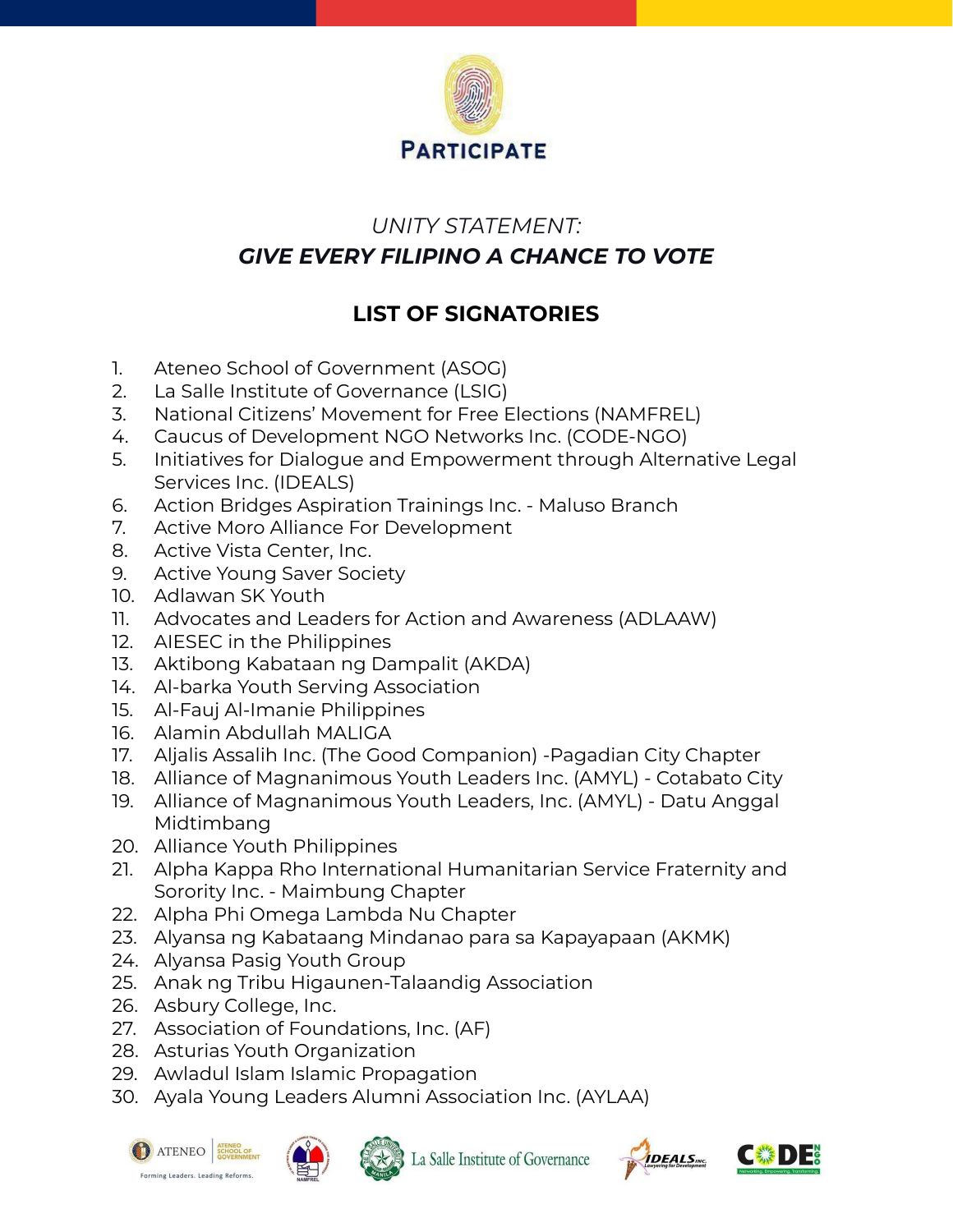

- 31. Bacolod Youth Coalition for Democracy
- 32. Bangsakultoura
- 33. Bangsamoro Young Leaders Program Leadership Communities
- 34. Barangay X SK Council Roxas City
- 35. Basilan Youth Development initiative movement
- 36. Batangas State University Alangilan Campus Supreme Student Council
- 37. Benta Uno
- 38. Bicol University College of Engineering College Student Council Albay
- 39. Bicol University College of Engineering College Student Council Guinobatan
- 40. Brotherhood of Christian Businessmen and Professionals (BCBP)
- 41. Bukluran ng mga Katutubo para sa Pangangalaga ng Kalikasan sa Pilipinas
- 42. C's-SPARK
- 43. Capiz Eco Youth Volunteers
- 44. CapSU Main Campus
- 45. CCC Student Parliament
- 46. Cebu Coalition of Student Councils
- 47. Cebuano Youth Ambassadors, Inc.
- 48. Central Mindanao University
- 49. Christian Family Movement
- 50. Coalition of Moro Youth Movement
- 51. Colegio San Agustin Bacolod Student Government
- 52. College of Education Students' Society
- 53. Collegiate of Engineering Council
- 54. Communicators' Society LPU-Laguna
- 55. CTE League of Leaders
- 56. Dagook Sindaw Kalombayan
- 57. Democratic Alliance Student for Integrated Governance
- 58. Department of Education (DepEd) Bulacan
- 59. Division of Bulacan Federation of Supreme Student Government and Pinas Forward Bulacan
- 60. Don Mariano Marcos Memorial State University South La Union Campus CSBO (DMMMSU-SLUC CSBO)
- 61. Eastern Visayas Network of NGOs and POs (EVNET)
- 62. EdukasyonPH
- 63. Fatima Vigan Multi Purpose Cooperative
- 64. Federation of Trans-Parochial Charismatic Communities (FTCC)
- 65. Foundation for Media Alternatives (FMA)







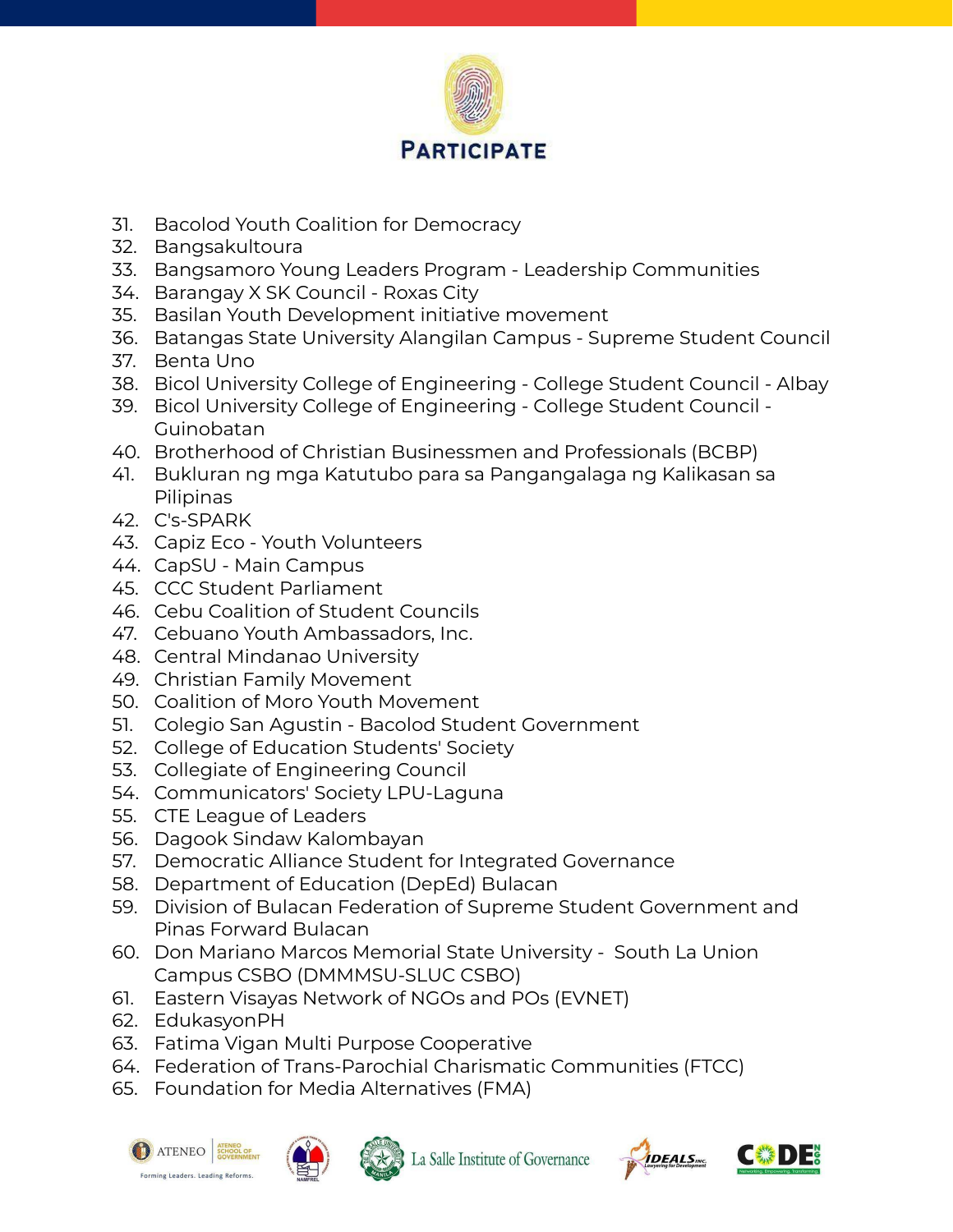

- 66. Future Leader of the Philippines Capsu Dumarao Chapter
- 67. Future Leaders of the Philippines CapSU Dayao Chapter
- 68. Gawad Laguna Inc.
- 69. Gerry Roxas Leadership Awardee Aklan
- 70. Gerry Roxas Leadership Awardees Iloilo
- 71. GMA Cavite Youth Organization
- 72. Good Governance Initiative
- 73. GoodGovPH
- 74. Government Watch (G-Watch)
- 75. Green Eco Warrior
- 76. H.O.S.T Organization
- 77. Hagonoy Young Leaders Program (HYLeaP)
- 78. Hijab for a Cause
- 79. Humanities and Social Sciences Council Liceo de La Salle
- 80. Humans Helping Humans Initiative
- 81. I Connect Youth Network
- 82. InclusiviTeach
- 83. Innovations for Poverty Action
- 84. Institute for Studies in Asian Church and Culture (ISACC)
- 85. International Association of Youth and Student for Peace
- 86. International Order of the Rainbow for Girls
- 87. Iranun Youth Initiative
- 88. IYouDahan
- 89. Juan Youth Network
- 90. Junior Philippine Pharmacists Association AUF
- 91. Junior Philippine Society For Public Administration Central Visayas **Chapter**
- 92. Junior Philippine Society for Public Administration NCR Chapter
- 93. Junior Philippine Society for Public Administration (JPSA) Western Visayas
- 94. Junior Philippine Society for Public Administration Central Luzon **Chapter**
- 95. Junior Philippine Society for Public Administration North Luzon Chapter
- 96. Junior Philippine Society of Public Administration Southern Tagalog
- 97. Kabataan Moro Mamasapano
- 98. Kabataan sa Kartilya ng Katipunan
- 99. Kabataang Likha ni Pedro
- 100. Kabataang Lingkod Bayan ng Pilipinas
- 101. Kabataang San Joseño Movement







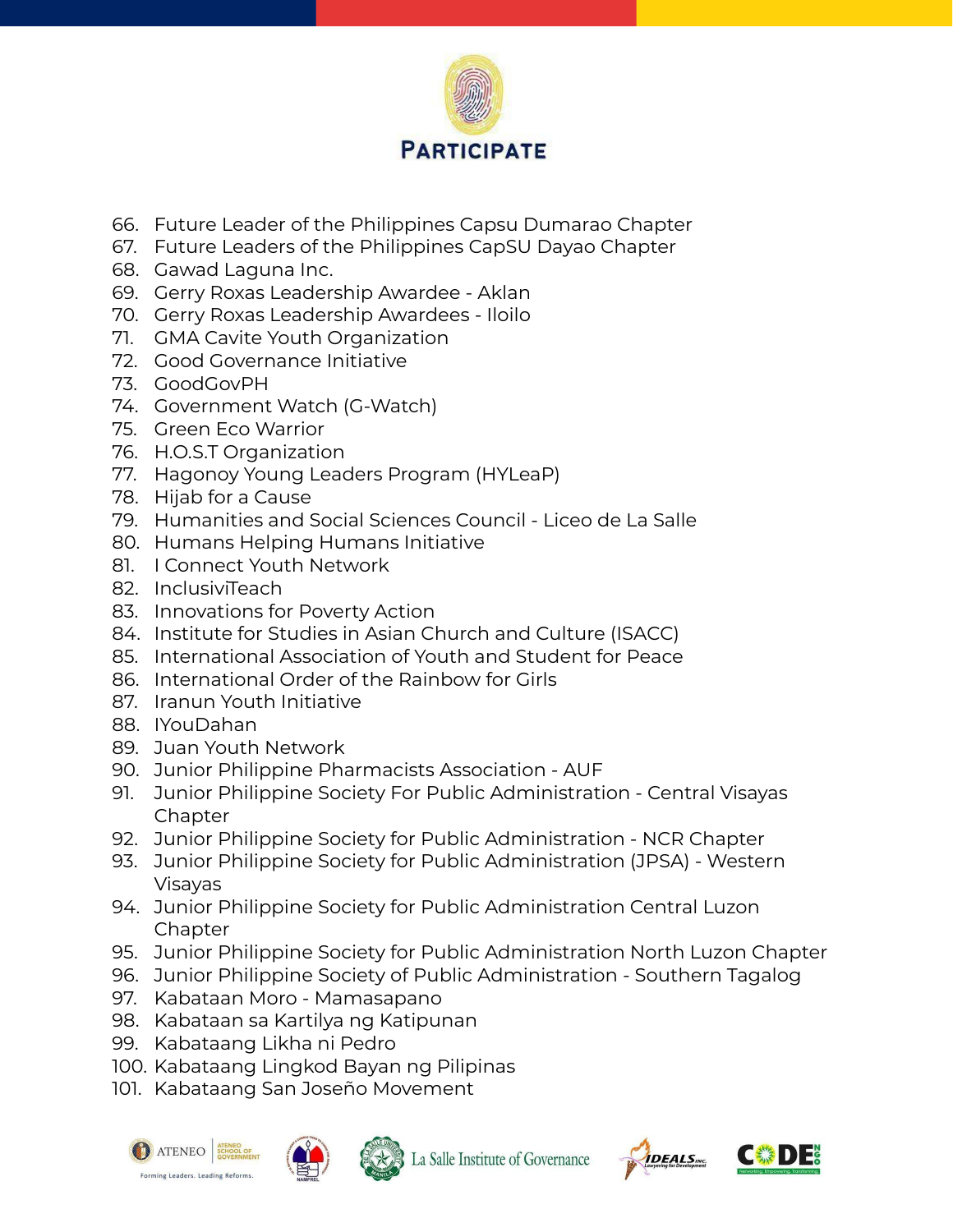

- 102. Kabataang Tambuli ng Pasig
- 103. Kajatian Active Youth Organization
- 104. Kalibo Youth Development Office
- 105. Kapisanan ng mga Guro sa Araling Panlipunan Sangay ng Lungsod ng Butuan Inc
- 106. Kapisanan ng mga Mag-aaral ng Araling Panlipunan (KMAP)
- 107. Katipunan Ng Kabataan Barangay San Juan
- 108. Katipunan ng Kabataan San Francisco
- 109. Kilos Ko Youth Esperanza, Sultan Kudarat
- 110. Kilos Ko Youth Imus
- 111. Kusug Batah Sug Inc.
- 112. Lakas Kabataan Sulu Youth Power Inc.
- 113. League of Young Catalyst
- 114. LENTE Philippines
- 115. LGU Bulakan
- 116. LGU Claveria
- 117. LGU Orani
- 118. Liberal Youth
- 119. Liguasan Marsh Youth Association for Peace and Development
- 120. Local Youth Development Council Aglipay
- 121. Local Youth Development Council Malolos City
- 122. Local Youth Development Office Jordan
- 123. Local Youth Development Office Moncada
- 124. Lumba Bayabao Youth Leaders (LBYL)
- 125. Lumpukan Nu Kangudan Sa Libutan Lalawag A Kalilintad (LKLLK)
- 126. Lung-Aw Claveria
- 127. Lupon ng mga Indibidwal na Nangangalaga ng Kalikasan
- 128. Madrasatu Mentok Al-Islamiyyah
- 129. Maki-BaKa (Bantay Kalikasan) Movement
- 130. Maluso Ecowarrior
- 131. Management Association of the Philippines (MAP)
- 132. Manindigan Na!
- 133. Mindanao Interfaith Youth Circle
- 134. Mindanao State University (MSU) Maguindanao Supreme Student Council
- 135. Montay Advocates of Peace and Progress for Youth Association
- 136. Moriatao O Ranaw
- 137. Moro Active Group of Apas Peace and Solidarity (MAGPAS)
- 138. Movement to Victory Group







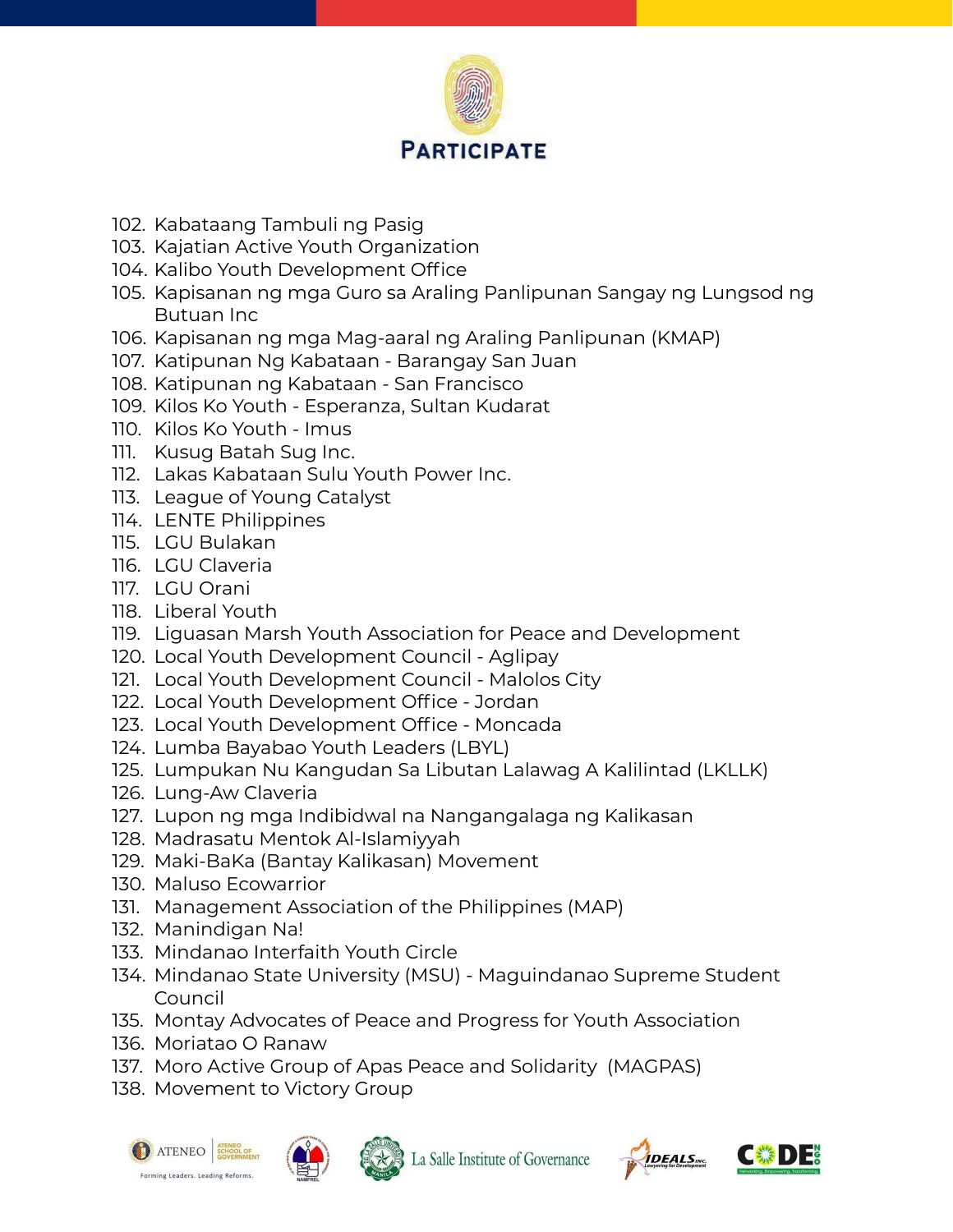

- 139. Multiple District 301 Leo Philippines
- 140. Muslim Christian Youth Alliance for Progress
- 141. Muslim Students' Union Philippines Inc.
- 142. Muslim Youth Brotherhood
- 143. MYDev Cotabato Youth Network (MCYN)
- 144. MYPEACE: Boses ng Kabataan
- 145. Nadil Afiyaat
- 146. National Society of Parliamentarians Inc. (NSP)
- 147. National Youth Commission
- 148. North Luzon Cinema Guild, Inc.
- 149. Now You Know (NYK)
- 150. Olympus Society of Davao Inc.
- 151. One Quest Langkiwa
- 152. One Society bringing Transformation through Effective Programs
- 153. Online SDG Youth Action Forum
- 154. Open Arms Organization
- 155. Pag-asa Youth Association of the Philippines (PYAP) Estancia
- 156. Pag-asa Youth Association of the Philippines (PYAP) Iriga
- 157. Pagsirang Inc.
- 158. Pangasinan State University
- 159. Pangutaran Youth Leader's League
- 160. Panlalawigang Pederasyon ng Sangguniang Kabataan Aurora Province
- 161. Parish Youth Apostolate
- 162. Parish Youth Ministry and YOUACTIVE
- 163. PH-LEAD Aurora Chapter
- 164. PH-LEAD Baguio Benguet Chapter
- 165. PH-LEAD Bataan Chapter
- 166. PH-LEAD Bulacan Chapter
- 167. PH-LEAD Cebu Chapter
- 168. PH-LEAD Central Palawan Chapter
- 169. PH-LEAD Marinduque Chapter
- 170. PH-LEAD Northern Palawan Chapter
- 171. PH-LEAD Nueva Ecija Chapter
- 172. PH-LEAD Occidental Mindoro Chapter
- 173. PH-LEAD Oriental Mindoro Chapter
- 174. PH-LEAD Pampanga Chapter
- 175. PH-LEAD Romblon Chapter
- 176. PH-LEAD Sultan Kudarat Chapter
- 177. PH-LEAD Tarlac Chapter







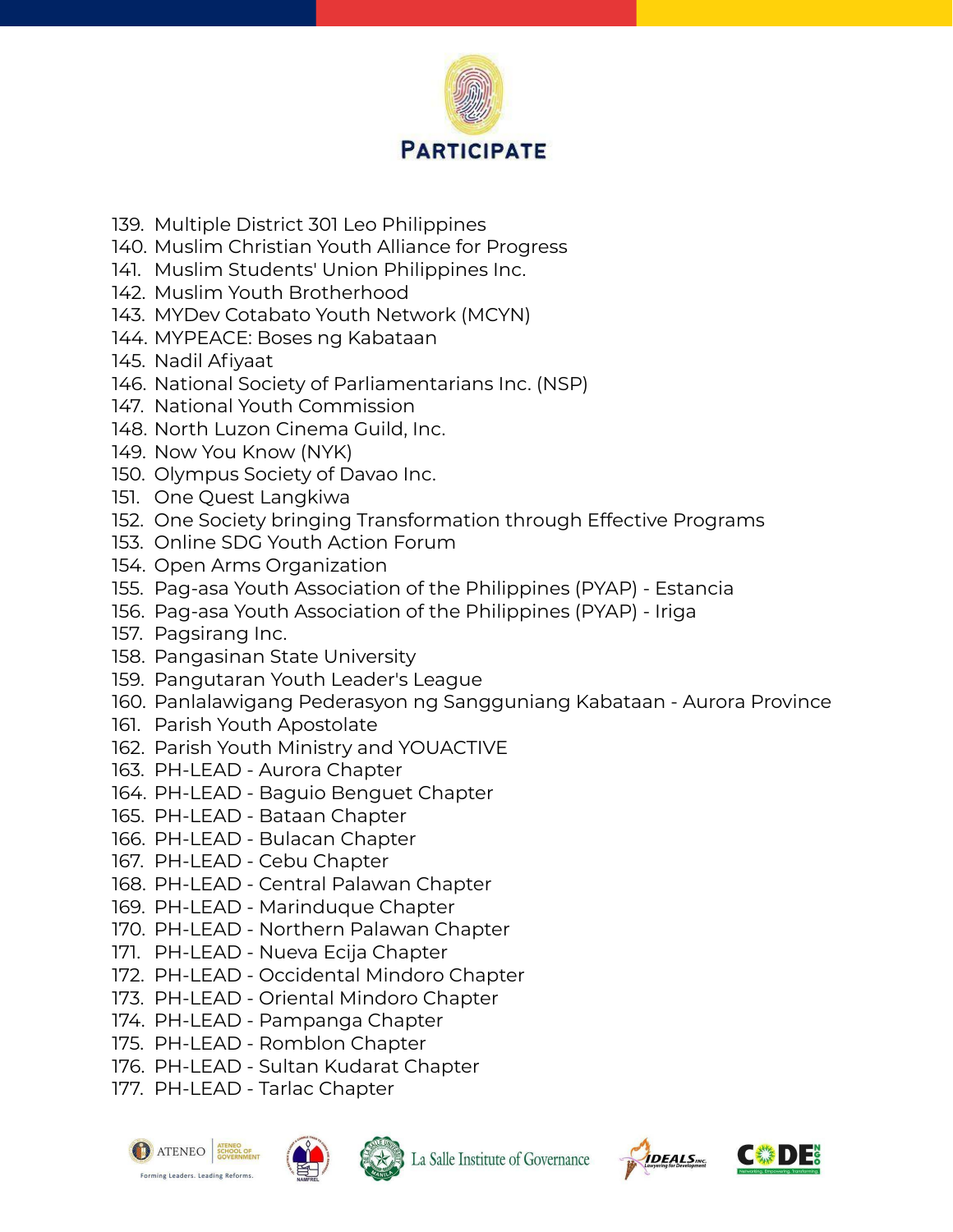

- 178. PH-LEAD Zambales Chapter
- 179. PH-LEAD Zamboanga Chapter
- 180. Philippine Business for Education (PBEd)
- 181. Philippine Institute of Civil Engineer Bicol University Student Chapter (PICE-BUSC)
- 182. Philippine Leadership Empowerment Alliance for Development, Inc (PH-LEAD, Inc)
- 183. Philippine Muslim Student Association MSU Chapter
- 184. Philippine Society of Mechanical Engineers Bicol University Student Unit
- 185. Political Science Parliament
- 186. Polytechnic University of the Philippines (PUP)
- 187. Project Namnama
- 188. Project Watch of San Pedro National High School
- 189. Provincial Tourism and Cultural Affairs Office (PTCAO) LGU Roxas City
- 190. ProYOUTHactive PH
- 191. Public Administration League Student (PALS)
- 192. Public Administration Society Echague
- 193. Public Administration Society Ilagan
- 194. Puerto Youth Apostolate
- 195. PUP JPIA Manila
- 196. Ramon Aboitiz Foundation Inc.
- 197. Ready, Set, Vote! Batangas City
- 198. Ready, Set, Vote! Ibaan
- 199. Ready, Set, Vote! Lipa
- 200. Ready, Set, Vote! San Pascual
- 201. REPORMA-ACS
- 202. Regional Federation of Supreme Student Government BARMM
- 203. Research for Impact, Singapore
- 204.Responsible Young Leaders Organization
- 205. RiceUp Farmers Incorporated
- 206. RIGHTS
- 207. Rizal Estanzuela Youth Organization
- 208. Rotaract Club of Cebu Fuente University of San Carlos Chapter
- 209. Sacred Heart School Ateneo de Cebu Leaders' Council
- 210. Sagot Kita Bayan
- 211. Saguisag A Ranaw
- 212. Salbo Pagating Mamasapano Shariff Aguak
- 213. Samahan ng Kabataang Boluntaryo ng Pilipinas (SKBP National Level)







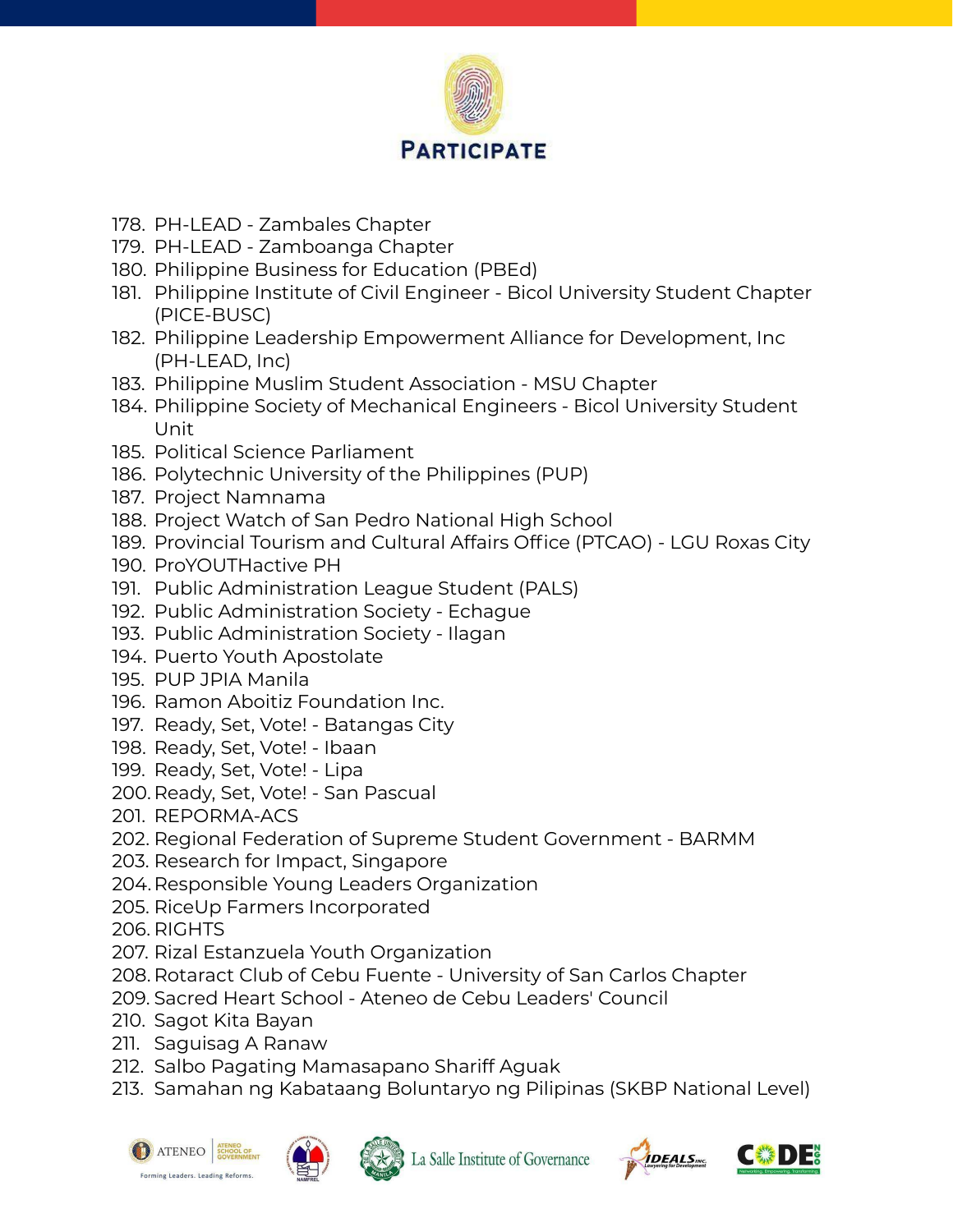

214. Samahan ng Kabataang Boluntaryo ng Pilipinas (SKBP-CALABARZON) 215. San Julian Pride Advocacy Group Inc. 216. San Pedro National High School - Project W. A. T. C. H. 217. San Roque Parish Youth Ministry 218. San Vicente: Project Bayanihan 219. Sangguniang Kabataan (SK) - Aguilar 220. Sangguniang Kabataan (SK) - Baggao 221. Sangguniang Kabataan (SK) - Barangay Barangobong 222. Sangguniang Kabataan (SK) - Barangay Culasi 223. Sangguniang Kabataan (SK) - Barangay Dayo-an 224. Sangguniang Kabataan (SK) - Barangay Greater Lagro 225. Sangguniang Kabataan (SK) - Barangay Labangal 226. Sangguniang Kabataan (SK) - Barangay Mandamo 227. Sangguniang Kabataan (SK) - Barangay Masikap 228. Sangguniang Kabataan (SK) - Barangay Mate 229. Sangguniang Kabataan (SK) - Barangay Milibili 230. Sangguniang Kabataan (SK) - Barangay Raya Saduc 231. Sangguniang Kabataan (SK) - Barangay San Francisco 232. Sangguniang Kabataan (SK) - Barangay Tanque 233. Sangguniang Kabataan (SK) - Barangay Tinawagan 234. Sangguniang Kabataan (SK) - Barotac Viejo 235. Sangguniang Kabataan (SK) - Butuan 236. Sangguniang Kabataan (SK) - Kidapawan 237. Sangguniang Kabataan (SK) - Laurel 238. Sangguniang Kabataan (SK) - Pozorrubio 239. Sangguniang Kabataan (SK) - Villaba 240. Sangguniang Kabataan (SK) Federation - Paranaque City 241. Sangguniang Kabataan (SK) Federation - Poro, Cebu 242. Sangguniang Laiko ng Pilipinas (LAIKO) 243. Siklab Pilipinas 244.Simbahang Lingkod ng Bayan 245. SKIA Student Body Organization (SBO) 246. SKMF - Jordan 247. SMART SOCIETY 248. Society of Youth Organization - San Jose Del Monte, Bulacan Chapter 249. SOHEILA 250. Sokah Bulan Basketball Associations

251. SoulPH

252. SPE-Batangas State University







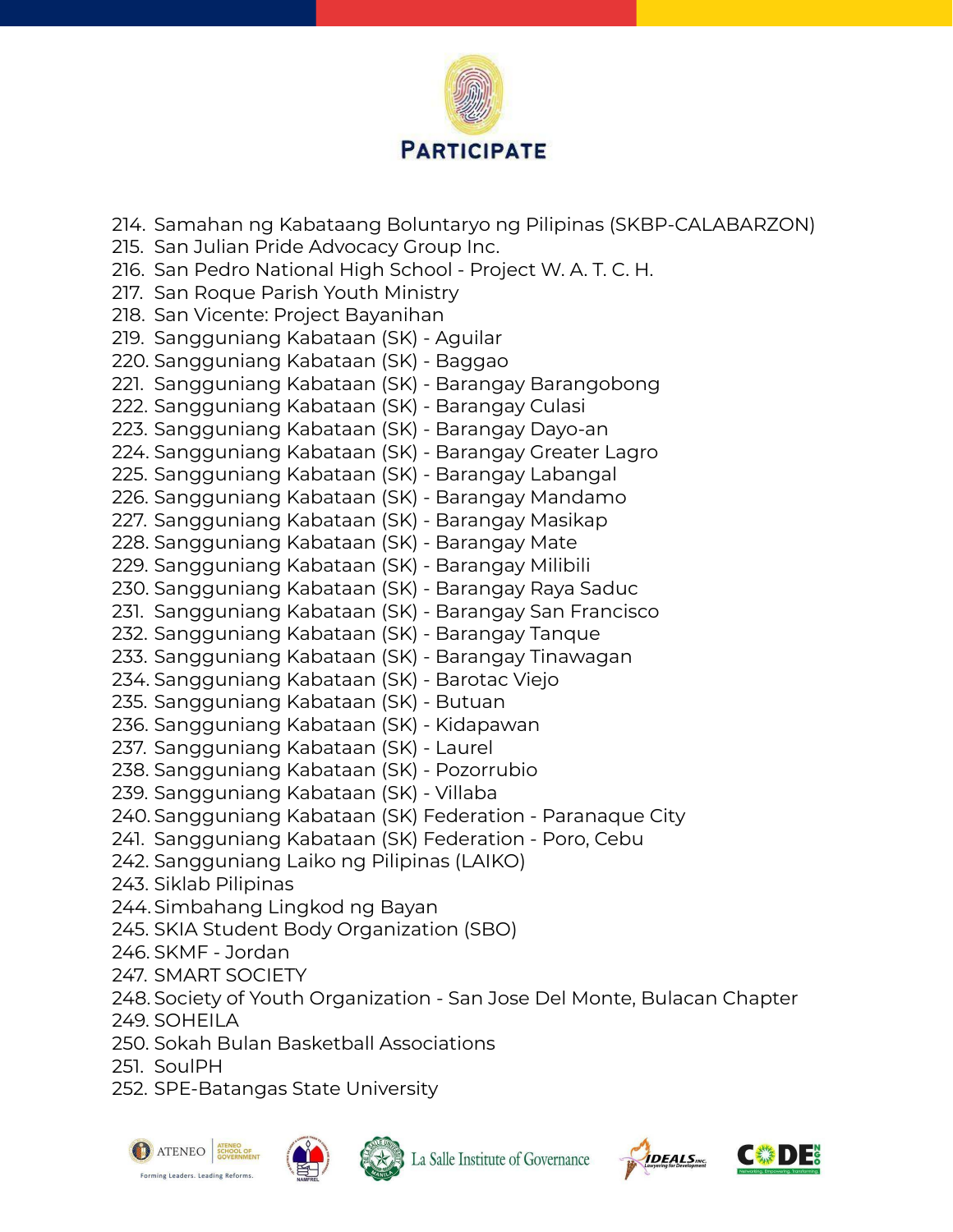

- 253. SSC Zamboanga City
- 254. SSC Manila College Student Council
- 255. Sts. Peter & Paul Vicariate Youth Ministry
- 256. Student Alliance for a Christian and Real Education under Democracy
- 257. Student Parliament
- 258. Suara Kalilintad Association Inc.
- 259. Sulu Youth Peace Volunteers
- 260. Super Lumba
- 261. Support Values Group
- 262. Supreme Student Council Dumarao
- 263. Supreme Student Council Pontevedra
- 264. Supreme Student Council Sigma
- 265. Supreme Student Government Lambunao National High School
- 266. Supreme Student Government MSU
- 267. Supreme Student Government San Lorenzo Ruiz Senior High School
- 268. Supreme Student Government Sinagtala
- 269. Supreme Student Government-Mandaue City
- 270. Suwala Kamakanakan Peer Advocates
- 271. Tabang Sikad
- 272. Tagum SDG Youth Action Force
- 273. Tapocan Youth for Innovations
- 274. Tatak Botante
- 275. Tau Social Peace Advocate of Real Tawi-Tawians Active Network
- 276. Taumbayan Project
- 277. TC Sparks Philippines Organisation, Inc.
- 278. Team Albay Youth Organizations (TAYO) Inc.
- 279. Technical-Vocational-Livelihood (TVL)
- 280. Ten Accomplished Youth Organizations (TAYO)
- 281. The Current Official Student Media of City of Malabon University
- 282. The League of Political Science
- 283. The Student Power Party
- 284. The Outstanding Women in The Nation's Service (TOWNS) Foundation
- 285. Tipo-Tipo Tongtambisan Youth Organization
- 286. Trece Martires City College, Guild of English Majors
- 287. TUNAY na Pagbabago at Pamamahala
- 288. UCC Political Science Department
- 289. Ugop Ko Masa
- 290. Ugyon Youth Visionaries
- 291. Ukhuwwatu Al-Muslimah Linashri Ad-Da'wah wa Al-Islam (UMLADI)







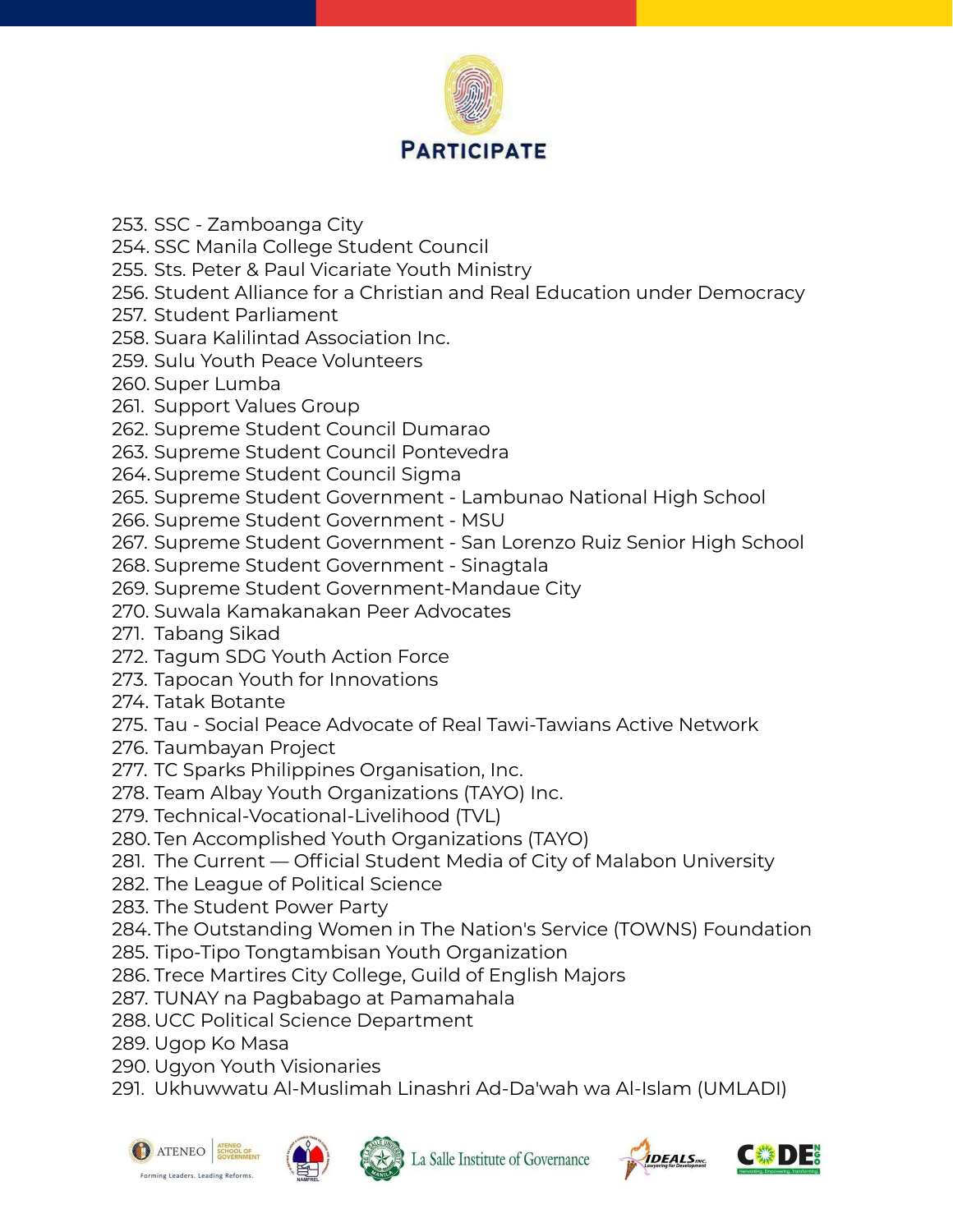

- 292. Union of Progressive Students
- 293. United Bangsamoro Youth Organization
- 294. United Group of Active Youth Association
- 295. United Indigenous Peoples Youth Organization
- 296. United Voices for Peace Network (UVPN)
- 297. United Youth Action Group Datu Paglas
- 298. United Youth Development Association
- 299. United Youth for Peace and Development (UNYPAD coastal)
- 300. University of Makati College of Business and Financial Science Student Council
- 301. UP Capizeno
- 302. UP Paralegal Volunteers Organization
- 303. USAD AdZu
- 304.USAID-Antipolo
- 305. US Filipinos for Good Governance (USFGG)
- 306. UST AMV ASSET Alliance for Student Service, Equity and Truth
- 307. USTP CDO Alumni Association
- 308. UTOPIA Society of BA Political Science
- 309. Voice of the Youth for Social Transformation (VYST)
- 310. Vote Pilipinas
- 311. We Care Organization
- 312. We the Youth Vote
- 313. Western Visayas Network of Social Development NGOs, Inc. (WEVNET)
- 314. WeTheFuturePH
- 315. Women of War Youth Sector
- 316. Women's Business Council Philippines, Inc. (WomenBizPH)
- 317. WVSU-3S' SOCIETY
- 318. YOUActive
- 319. YouActive Barotac Viejo
- 320. Young Centrists Union
- 321. Young Visionaries of Basilan
- 322. Youth Ablaze
- 323. Youth Advocate for Community Development
- 324. Youth Advocates for Change, Transformation, and Sustainability (Youth ACTS)
- 325. Youth and Student for Peace
- 326. Youth Congress of Pangasinan
- 327. Youth Development for Patikul Association
- 328. Youth Empowering Youth Initiative